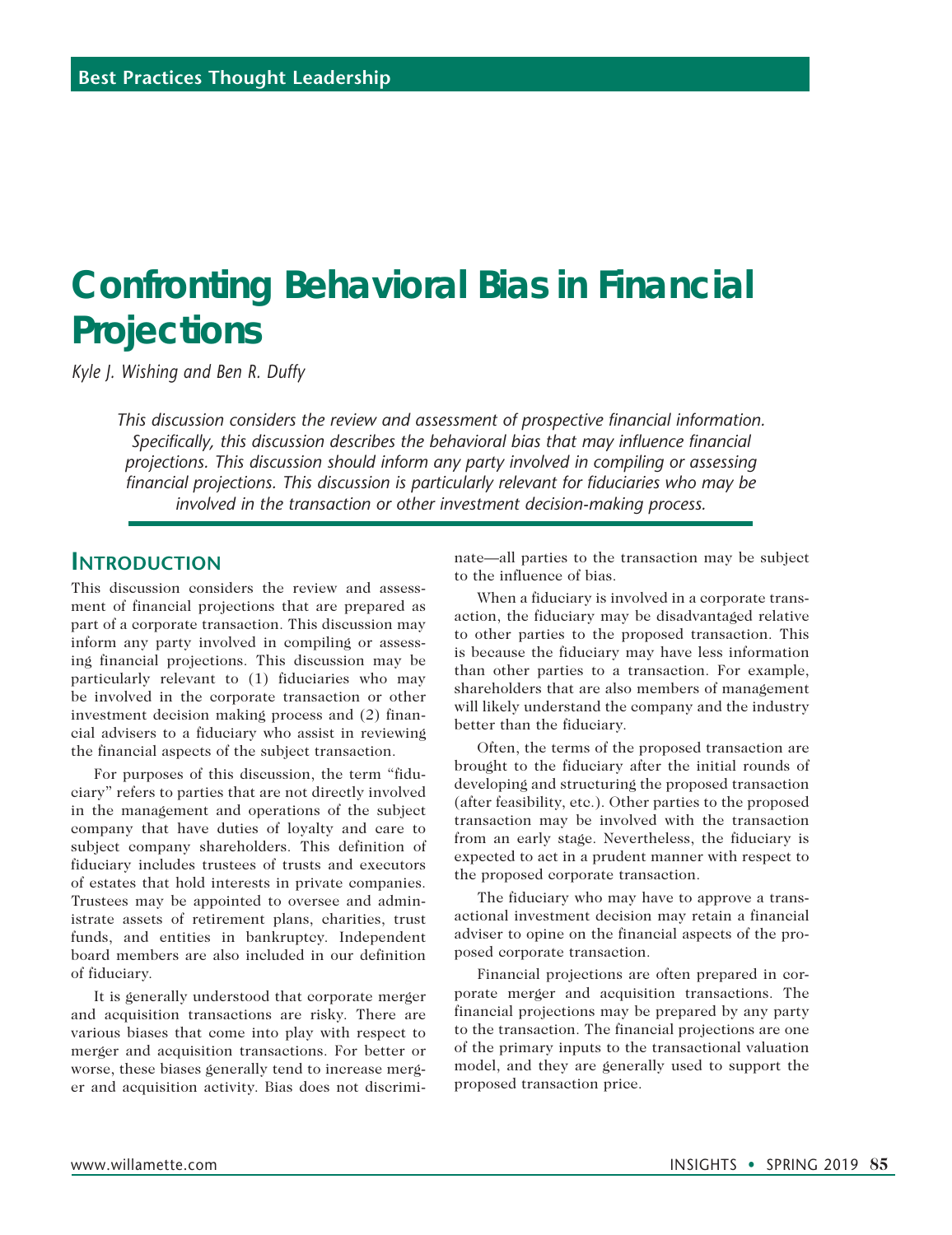One of the roles of a fiduciary's financial adviser (the "financial adviser") is to review (and, in some cases, amend or even produce) financial projections. The financial projections review process is an element of the transactional valuation process.

This discussion draws from various aspects of behavioral finance that may improve the financial projections review process. This discussion provides a road map for the fiduciary and the financial adviser to discover potential forms of bias present in financial projections. This discussion provides general guidance for assessing financial projections.

## **Forms of Behavioral Bias**

This discussion on behavioral bias is based primarily on the work of Daniel Kahneman, PhD, which was published in *Thinking, Fast and Slow* ("*TFAS*").1 Kahneman received the 2002 Nobel Prize in economic sciences for his pioneering work on decision making.

This discussion focuses on the biases in *TFAS* that could influence the assessment of financial projections, in particular, and the decision of a fiduciary to accept a transaction, in general.

Kahneman identifies common forms of bias, and he defines bias as systematic errors in judgment. In order to simplify two traits of thought, *TFAS* characterizes thought processes as either "fast" or "slow."

The fast processes are the result of the automatic processes of so-called "System 1," and the slow processes are the result of the controlled operations of so-called "System 2."

The two systems often work together to form a coherent interpretation of what is going on in the world at any instant.2

The unsolicited human "need" to form a coherent story often results in bias in decision making. Human minds are built to find links between events and reach conclusions even when there is no link. People are prone to apply causal thinking when statistical reasoning is more appropriate. These issues are especially present in the production and analysis of financial projections.

The following discussion explains the various forms of bias that may be considered when assessing financial projections.

## **Confirmation Bias**

Confirmation bias refers to the natural tendency to seek data that support current beliefs and opinions, as opposed to the general rule of science that a hypothesis is meant to be disproven. Confirmation

bias results in (1) overweighting recent occurrences and (2) extreme and improbable events.

## **The Halo Effect**

The halo effect is the tendency to like, or dislike, everything about a subject. The halo effect occurs because our mind has difficulty balancing the complexity of the world. For instance, it is difficult to comprehend that Hitler loved dogs and children. Humans tend to rely on our first impression and slant or omit future observations that do not comport with the initial impression.

One way that the halo effect can be overcome is by decorrelating error. In the context of a corporate transaction, this effect could be overcome by receiving independent judgments from parties involved (for instance, separately interviewing members of company management and soliciting individual input from all members prior to a meeting).

#### **WYSIATI**

What you see is all there is ("WYSIATI") refers to the tendency to develop conclusions based only on the information that is at hand. It is often easier for human minds to construct a coherent story when there is less information. The quality and quantity of data is often irrelevant for constructing the story.

The example from TFAS asks, "Will Mindik be a good leader? she is intelligent and strong. . ." The automatic response to this question is "yes." This would be a problem if the next two adjectives to describe Mindik were corrupt and cruel.3 One of the best ways to confront WYSIATI is to prepare a list of the characteristics needed to make the decision at hand.

In the corporate transaction context, the question could be, "What information do we need to indicate that this company is worthy of a long-term investment?"

## **The Law of Small Numbers**

The law of small numbers refers to the failure to "think like a statistician." Statisticians understand that small samples have greater risks of error. With smaller samples, there is greater difficulty to discern if there is a pattern in the data or whether the smaller sample is random. The illusion of patterns in small samples will often cause people to classify a random event as systematic.

As with the other biases, content of messages tends to be more important than reliability. It is often difficult to accept the randomness of events with respect to reviewing projected financial statements.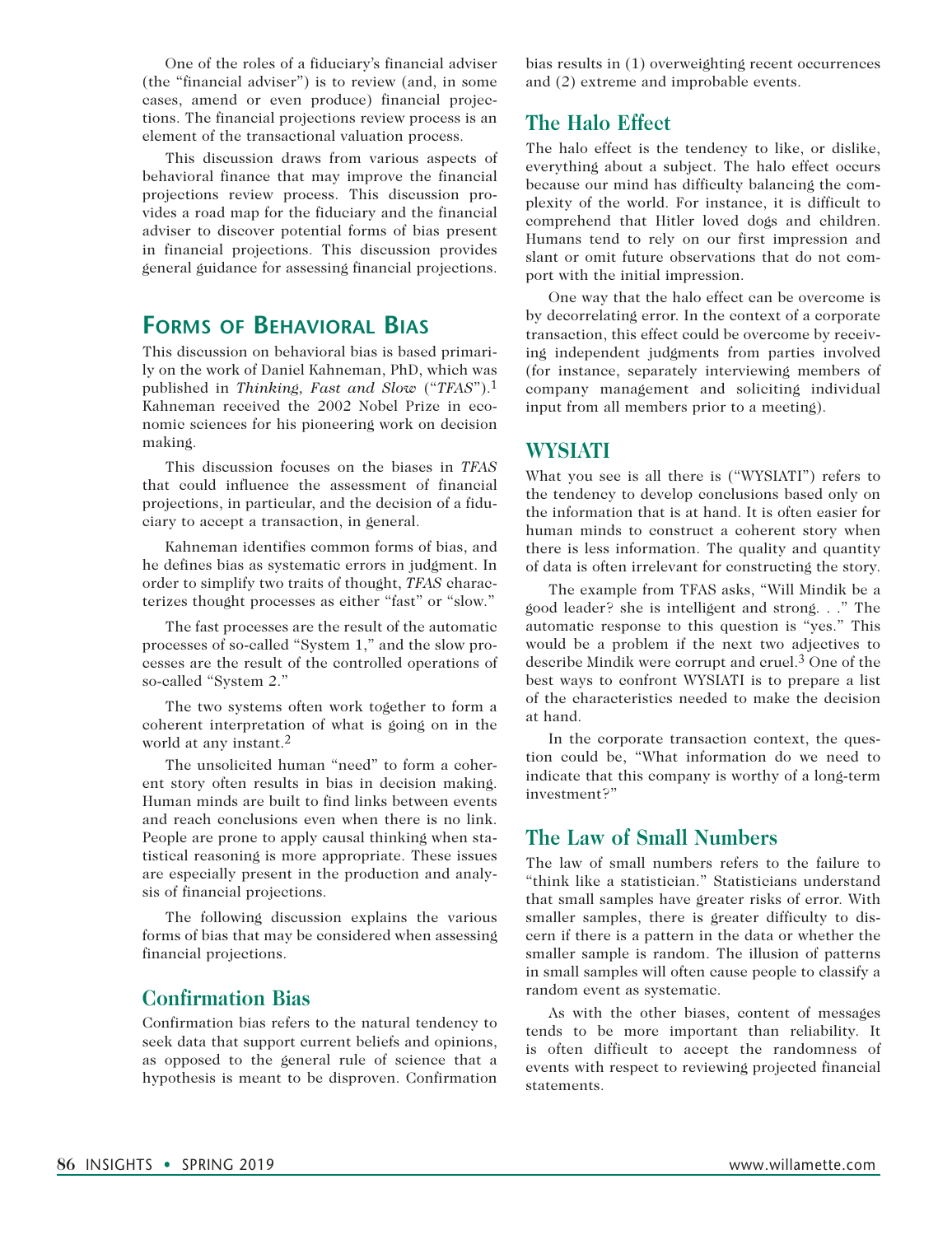For instance, this bias is reflected in determining the growth trajectory of a company based on 3 years of historical financial statements, which have shown consistent revenue growth of approximately 5 percent, versus observing 10 years of historical financial statements with a greater standard deviation.

## **The Anchoring Effect**

The anchoring effect describes the common human tendency to rely on the first piece of information offered (i.e., the anchor) when making decisions. Various studies have demonstrated that people rely on an anchor, even when the anchor has no bearing on the decision at hand.

In negotiations, the first price offered serves as an anchor price, which tends to affect the rest of the negotiations. A high anchor will result in a higher final transaction price, and a low anchor will result in a lower final transaction price. The primary advice offered to negate the anchoring effect is to reject the initial offering price if it is determined to be unreasonable.

In the context of financial projections, it is best practice to reject financial projections that are unreasonable and create a new set of financial projections rather than adjusting the original financial projections.

### **Representativeness**

Representativeness refers to instances when we rely on intuitive impressions and neglect base-rate information. The example of representativeness in *TFAS* is: consider that a woman is reading the *New York Times* on a subway in New York City—is it more likely that she (1) has a PhD or (2) does not have a college degree.

Representativeness would say that she has a PhD; however, the base rate comparison of PhDs to nongraduates on New York subways is very unfavorable to this selection.

According to Kahneman, intuitive predictions should be adjusted by estimating the correlation between the intuitive prediction and the base rate. If the intuitive prediction is unsupported, the base rate should be relied on. "A characteristic of unbiased predictions is that they permit the prediction of rare or extreme events only when the information is very good."4

To counter representativeness in financial projections, the expected growth rate in the projection should consider base rates that are observed in the industry and in the economy.

## **Hindsight Bias**

Hindsight bias refers to our tendency to produce simplified narratives of the past. Hindsight bias can simply be called the "I-knew-it-all-along" effect. It can lead an observer to assess the quality of a decision not by whether the process was sound, but by whether its outcome was good or bad.<sup>5</sup>

The hindsight bias often leads to overconfidence in forecasting. This is because "the idea that the future is unpredictable is undermined every day by the ease with which the past is explained."6

## **The Planning Fallacy**

The planning fallacy occurs when forecasts (1) are unrealistically close to best-case scenarios and (2) neglect the base rate of similar cases.

The planning fallacy can be partially mitigated by (1) considering outside statistics and (2) including some estimate for "unknown unknowns" in the forecast.

## **Overconfidence**

Overconfidence is often determined by the coherence of the story one has constructed, not by the quality and the amount of the information that supports the story.

Overconfidence and optimism can result in failure to consider outside forces such as competition and chance. Emotional, cognitive, and social factors can support exaggerated optimism, which may lead people to take high risks that they would avoid if they knew the probability of failure. High subjective confidence is not a trusted indicator of forecast accuracy (surprisingly, low confidence may be more informative).

One tool used to partially counter overconfidence is the premortem. A premortem asks the decision maker to develop a story based on the notion that the decision is a failure in one year. This practice gives voice to doubts. The alternate stories developed can be considered as part of the projected financial statement review process.

## **Understanding the Financial Projections**

Financial projections are one of the primary inputs in many business valuation models. Financial projections directly influence the discounted cash flow ("DCF") method of the income approach and often influence the market approach (either through the use of forward-looking pricing multiples or by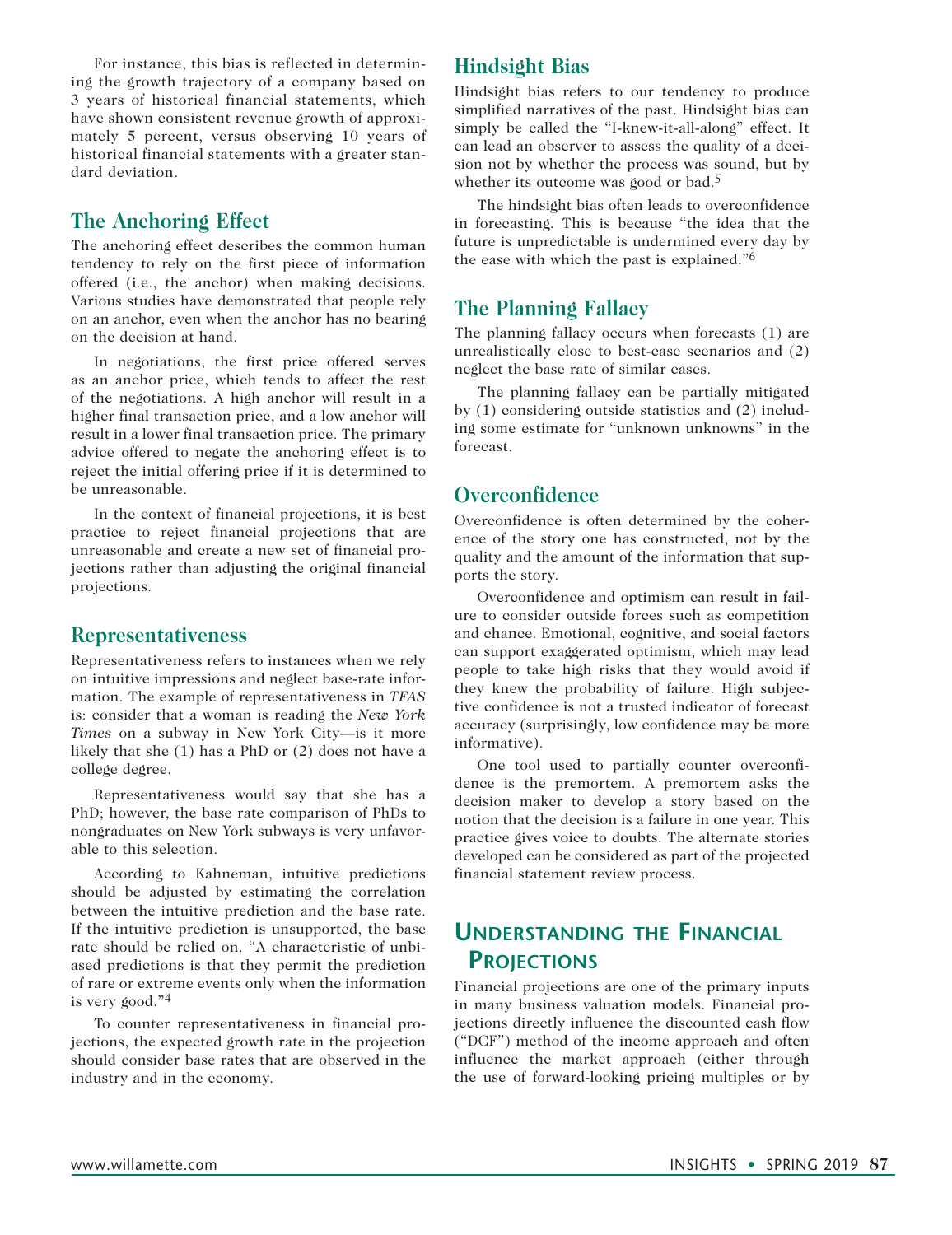**"A thorough review of financial projections involves understanding the story that the financial projections tell from qualitative and quantitative perspectives."**

adjusting historical pricing multiples based on the subject company's growth expectations).

Financial projections are one of two primary inputs for the income approach DCF method. Typically, the two primary income approach inputs are projected cash flow and the present value discount rate. In the DCF method, the financial adviser assesses the financial projections and selects a present value discount rate to apply to

the projected cash flow.

Financial projections are a tool that is often used to assess business investments. The financial projections typically forecast the income statement, the balance sheet, and the cash flow statement for a set period.

Often, the financial projections reflect company management's best thinking and do not incorporate alternative scenarios.

As discussed below, there are various ways to develop financial projections. Financial projections are developed using assumptions that reflect the developer's expectations for the company's performance. Regardless of how the financial projections are developed, every projection tells a story.

### **The Financial Projection Story**

The statement, "every projection tells a story," may appear obvious to some. The numbers in the financial projection are intended to demonstrate the initiatives undertaken by company management. The numbers do not inherently "tell a story," but (if they are prepared correctly) they are based on a story that is being presented by the party that is proposing the transaction (i.e., not the fiduciary or the fiduciary's financial adviser).

According to conventional wisdom, people tend to exercise right-brained or left-brained dominance in their personality, thinking style, and general approach to life. Analysts are subject to the same biases.

Right-brained analysts tend to favor anecdotes, experience, and behavioral evidence in assessing an investment, whereas left-brained analysts tend to favor spreadsheets, pricing data, and statistical measures in assessing an investment.

The right-brained analysts make decisions based on the story (loosely, the qualitative analysis), whereas left-brained analysts make investment decisions based on quantitative analysis.

A thorough review of financial projections involves understanding the story that the financial projections tell from qualitative and quantitative perspectives.

The first hurdle in reviewing financial projections is the understanding of how the projections were developed.

After understanding the development of the financial projections, the fiduciary and the financial adviser may ask the following questions:

- What is the story that the financial projections are telling?
- $\blacksquare$  Is the financial story congruent with the vision of the company?
- Are there any alternative stories for the company that should be considered?

## **Development of the Financial Projections**

An initial procedure that may be taken when assessing financial projections, is understanding the projection development process. Interviewing the party who prepared financial projections can assist the fiduciary or the financial adviser in discovering projection bias.

The financial adviser may consider the following guideline questions when analyzing managementprepared financial projections.

- Who prepared the financial projections?
	- l Understanding who prepared the financial projections can assist in determining the reliability of the projections. The financial adviser may want to consider any potential biases or conflicts of interest associated with the party that developed the financial projections.

 Financial projections prepared by a party with financial ties to the transaction may be subject to various forms of bias.

It may be important to consider who had input on the financial projections, and how they may have influenced the projections. For example, a salesperson's input for projected revenue figures may differ from an accountant's input.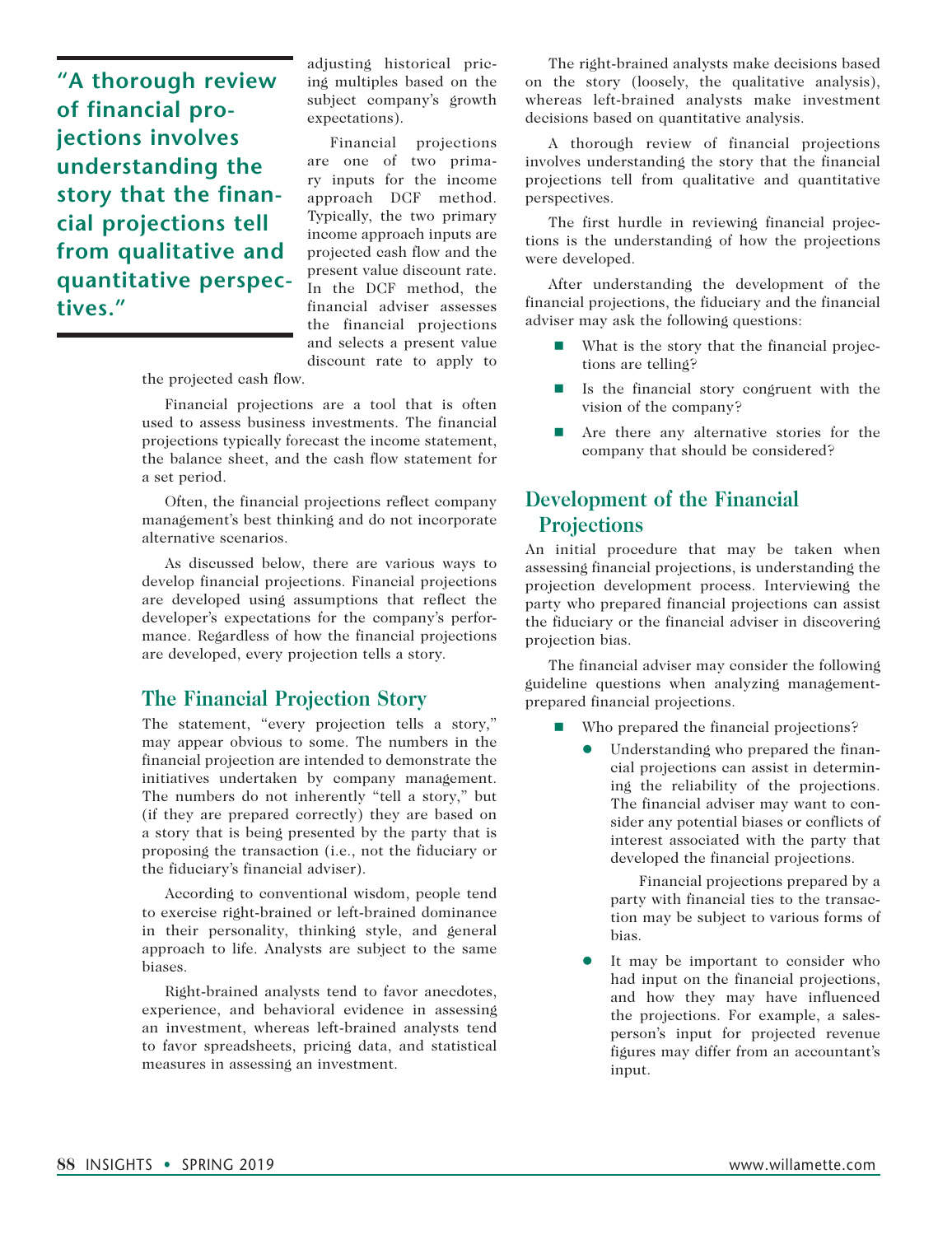- For what reason were the financial projections produced?
	- **•** A financial adviser may consider the purpose of the projections. Financial projections may be prepared for transaction purposes, budgeting, sales goals, obtaining credit, and so on. The purpose of the financial projections may affect the detail and the characteristics of the projections.

 For example, financial projections developed for the purpose of marketing a company for an acqui-

sition may be more detailed and aggressive than projections provided to a bank for obtaining a credit facility.

- How often are financial projections prepared?
	- If company financial projections are prepared regularly, then the company has the benefit of experience in producing financial projections and, therefore, they may be more reliable than financial projections prepared by a company for the first time.

 In addition, historically prepared financial projections may be compared to actual results in order to indicate how a company's expectations typically compare to actual outcomes. However, if there are material changes in projections prepared for a deal compared to historically prepared projections, then the benefit of frequency is lost.

- How were the financial projections prepared?
	- There are various methods for preparing projections, each with the potential of incorporating different bias or levels of conservatism.

 One example is the top-down versus bottom-up approach. A top-down approach evaluates the market as a whole and identifies a company's target market, including the potential market share and growth. A bottom-up approach is typically more detailed and starts by determining spending levels and sales forecasts of each department.



 Compared to looking at the overall market, a bottom-up approach may be more reliant on existing customers and leads. Since a bottom-up approach is more reliant on existing customers, it may not consider the potential market opportunities that would produce a more aggressive forecast.

- What were the considerations for the economic, industry, and other value drivers? How do value drivers connect to the story of the projections?
- How does management characterize the financial projections?
	- It is often helpful to understand the company management's characterization of the financial projections.

## **Variables in the Story**

The financial projection story should be consistent for economic, industry, and company-specific factors. This discussion provides examples of these factors that may be considered in assessing the projections.

### **Economic Considerations**

A financial adviser may want to research historical, current, and forecasted economic conditions and indicators, depending on how significantly the economy may influence the earning ability of a firm.

Through research, a financial adviser may identify specific economic trends that are indicative of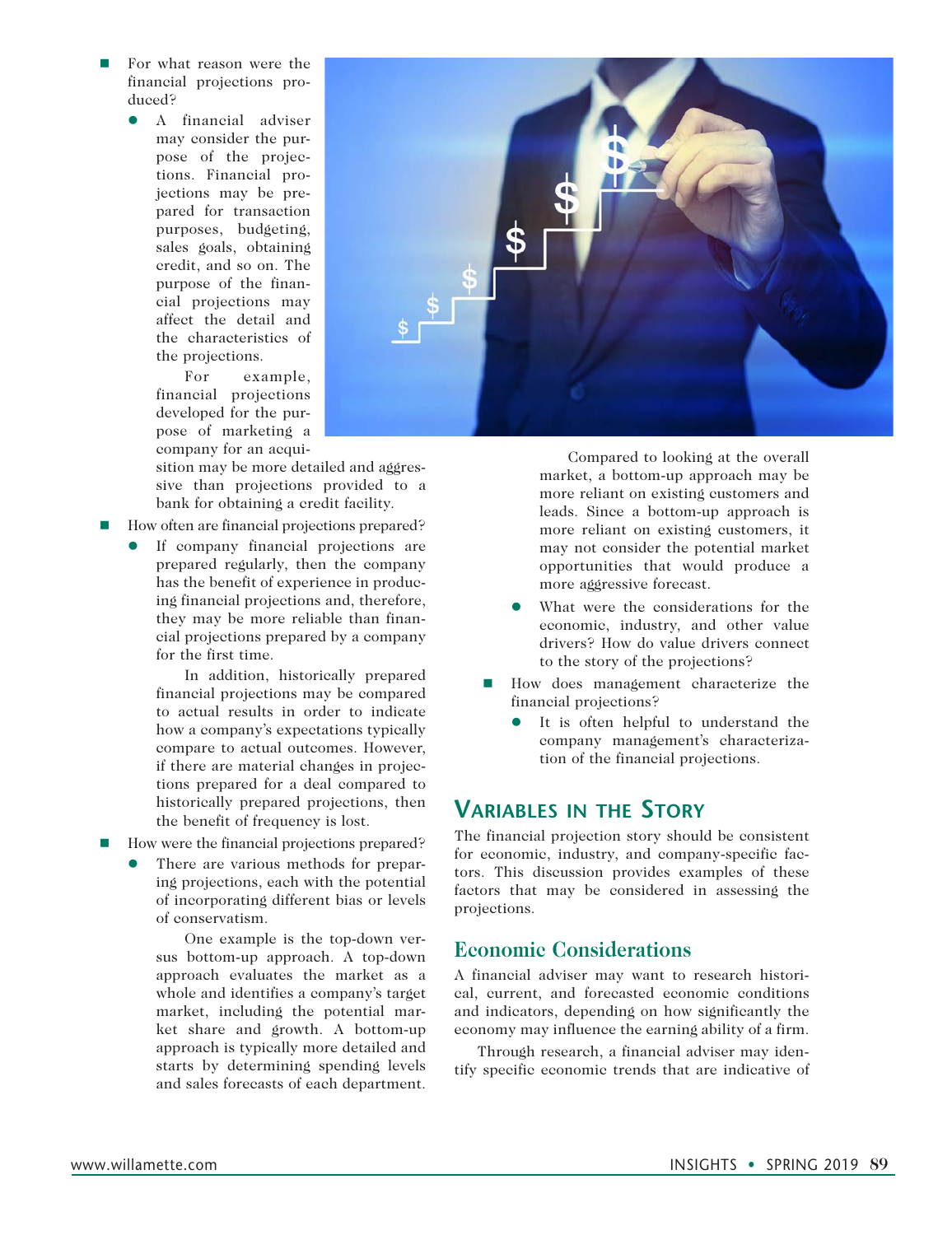the demand for products or services offered by a subject company. For example, an increase in housing starts may indicate an increase in demand for a residential construction company.

After determining which economic indicators may influence the earning ability of the company, the financial adviser may compare historical company data with historical economic performance.

Figure 1 is an illustrative example of a correlation analysis that compares the annual change in U.S. housing starts with the annual change of historical revenue of a hypothetical residential construction company.7

As can be seen in Figure 1, there appears to be a correlation between the annual change in housing starts and the annual change in revenue of the hypothetical construction company.

After determining there is a correlation between an economic indicator and historical company performance, the financial adviser can research the outlook of that economic indicator. A comparison of the outlook of an economic indicator and projected financial statements could assist the financial adviser in determining the reasonableness of the financial projections.

It may also be helpful to ask the party that prepared the projections if the outlook of any specific economic indicators was considered during the projection development process.

It may also be useful to perform additional research on a local economy. If a company's clients are predominately located in the southern U.S., then it may be helpful to research the outlook of the southern U.S. economy.

The growth rate of the economy may serve as a base rate for the subject company.

## **Industry Considerations**

The industry in which a company operates may significantly influence future cash flow and growth potential. A general knowledge of the industry in which the subject interest operates can be helpful when assessing financial projections. It may even be necessary to consider researching industries in which major customers or suppliers of the subject company operate, as they may also influence the earning potential of the company.

The degree of detail and analysis concerning the company's industry may vary depending on the following factors:

- 1. The industry's level of influence on the subject company
- 2. The amount of available industry data.

A few questions that the financial adviser may consider8 include the following:

■ Who makes up the industry? Are there a few companies that influence the industry?

> An industry that is fragmented is unlikely to be as competitive as a highly concentrated industry. In a concentrated industry, financial results and analyst estimates may be strong indicators to consider when assessing financial projections.

 $\blacksquare$  Is the industry cyclical?

A cyclical industry is more dependent on the general economy than a less cyclical industry. If an industry is determined to be cyclical, then additional attention to economic indicators and forecasts may need to be considered when assessing financial projections.

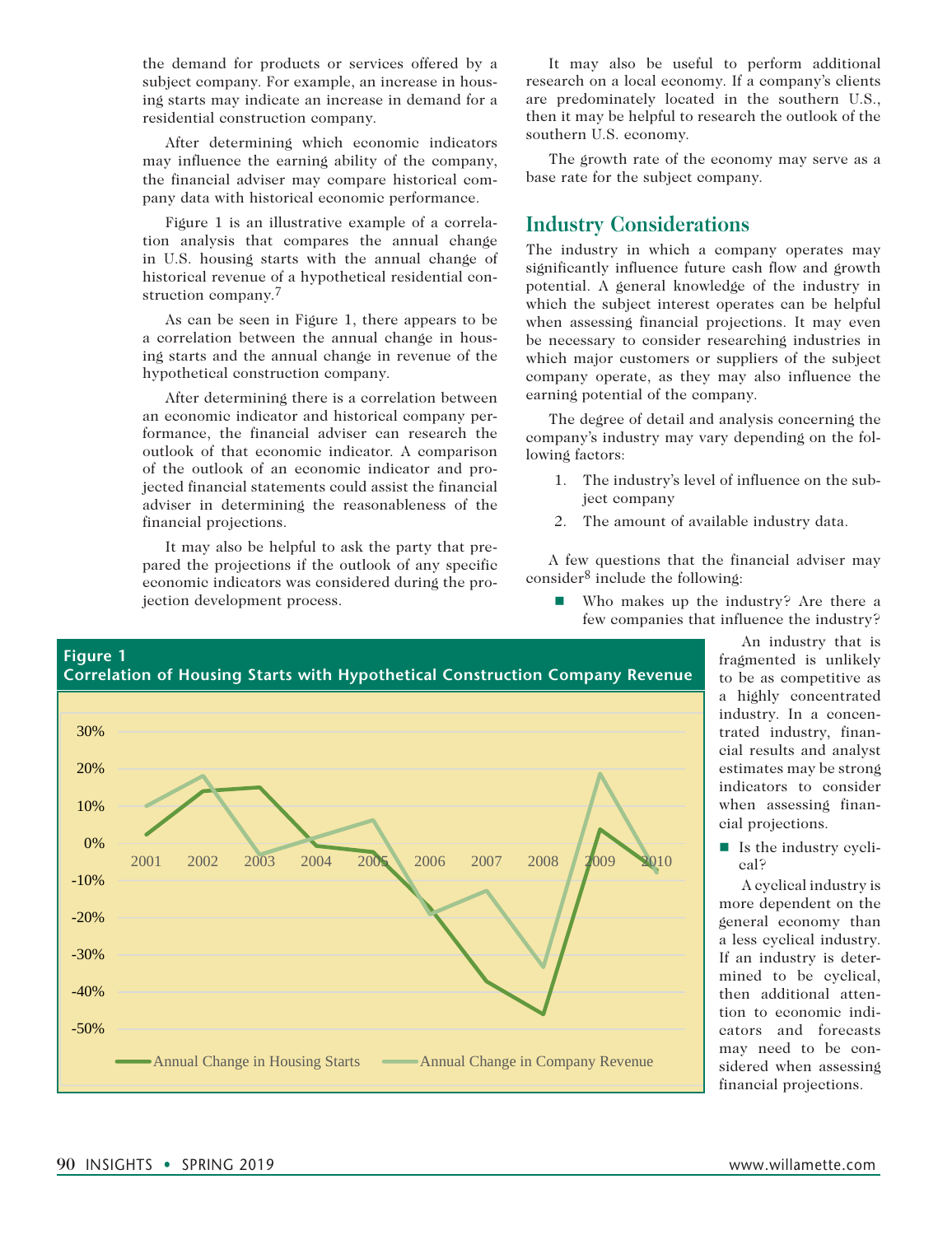$\blacksquare$  Is it a new industry with several new entrants, or is it a mature industry that has reached its saturation point?

A company operating in a mature industry will typically anticipate lower levels of growth than a company in an emerging industry. If a company in a highly saturated industry anticipates growth that is inconsistent with the industry, then additional questions may need to be asked.

 $\blacksquare$  What are the barriers to entry, if any, into the industry?

Existing firms benefit from barriers of entry into an industry, limiting competitive risks, while a newer company may be disadvantaged in an industry with high barriers of entry.

Is the industry self-contained or is it dependent on another industry?

The amount of dependence an industry has on another industry can be a signal that the outlook of more than one industry may be considered when assessing projections.

What is a normal level of capital expenditures in the industry?

Different industries require various levels of capital expenditures in order to operate effectively. Determining what is an appropriate level of capital expending in order to operate efficiently and obtain projected cash flow may be considered in a projection analysis.

- Is the industry dependent on new technology? Companies that operate within an industry that is highly dependent on new technology are likely to require more research and development related expenditures.
- $\blacksquare$  Is the industry anticipated to change? If a company is not aligned for anticipated change, then it may not be able to meet its forecast goals. The ability of a company to adapt and anticipate change may significantly impact its ability to produce future cash flow.
- What is the forecast of growth for the industry?

The growth of a company can often be tied to the growth of the industry in which it operates. Therefore, considering the growth of an industry is often a component of assessing financial projections.

It is noteworthy that these questions are not all inclusive and may be considered as basic guidelines or ideas.

A simple way in which the financial adviser can compare the performance of the company with the performance of the industry is by observing changes in stock price of comparable public companies (or an industry exchange traded fund) with the historical performance of the subject company. This comparison may assist the financial adviser in determining if there is a strong correlation between:

- 1. industry performance and
- 2. the performance of the subject company.

Depending on how strong of a correlation there is between the industry and the subject company, the financial adviser may want to compare the industry outlook with the projections of the subject company. If a financial adviser observes that an industry is anticipated to experience an annual revenue decline of 5 percent, then it may raise questions when the company within that industry projects revenue growth of 10 percent.

However, there may be company-specific factors that justify why a company may perform better than the industry in which it operates.

## **Company-Specific Considerations**

An analysis of company-specific factors may assist the financial adviser or the fiduciary in determining how the business will perform in comparison to the economy and industry. In addition, a financial adviser may want to analyze potential risk factors that could prevent a company from meeting its earnings expectations.

The following guideline questions<sup>9</sup> may help the financial adviser to assess the company-specific aspects of the financial projections:

 $\blacksquare$  How does the subject company compare to the industry? Is the company a large player or a small player in the industry?

A large industry player is likely to have more control than a small player and, therefore, may have the ability to push smaller players out in order to increase its market share.

A larger company is also likely to benefit from economies of scale. A financial adviser may want to consider how economies of scale influence financial projections.

 $\blacksquare$  How old is the company? Is the company in a growth stage?

A mature company is likely to have an established customer base and product. Therefore, a mature company is likely to experience less volatility compared to a growth-stage company. However, a mature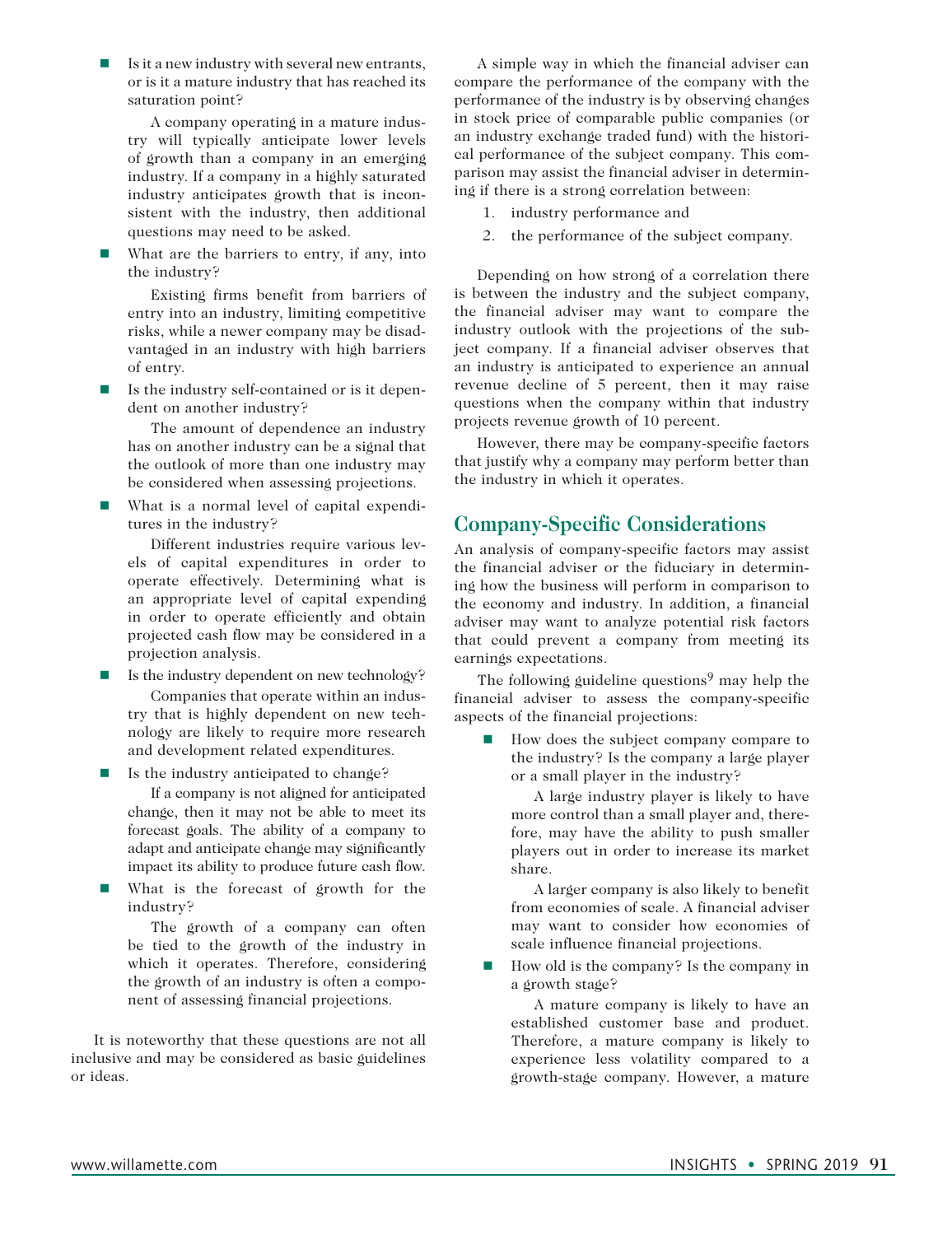company is likely to experience low to medium levels of growth, compared to a growth-stage company, which is likely to anticipate high levels of growth.

A financial adviser may want to consider how the age of a company may influence a company's future performance, when assessing financial projections.

 $\blacksquare$  What percentage of market share does the company have?

A company with a high level of market share is likely to have more control of an industry and may benefit from economies of scale; however, its growth potential is limited by the available remaining market share.

Market share may be a value driver in the financial projections. In some instances, it may be useful to create multiple scenarios with various levels of market share that may be captured.

 $\Box$  Does the company distribute its products locally, regionally, nationally, or internationally?

Where a company distributes its products may influence the potential market share of that company. If a company can only distribute its products to a limited area, then it may not have the market share potential of a company that can distribute products to a broad area.

If a company is planning to expand the area in which it distributes products, then the financial adviser may want to consider how that plan is incorporated in the financial projections.

 $\blacksquare$  Are there alternative products available in the marketplace that may affect the future of the company's goods and services?

Alternative products may force a company to compete on price in order to maintain desirable revenue levels and market share, therefore decreasing future performance.

 $\blacksquare$  What is the attrition rate of employees?

A company with a high attrition rate may not be able to meet projected financial results if it is unable to retain enough employees to complete projects and operate efficiently.

 $\blacksquare$  What is the management structure of the company? Is the business highly dependent on a few key people?

Additional risk may be considered if a company is highly dependent on a few

key personnel in order to grow or maintain current operating levels. The management structure of a company may change during an acquisition.

The financial adviser may want to consider how a change in the management structure may change the story and future cash flow of a company.

 $\blacksquare$  Is there a succession plan for management?

A management succession plan may be an important aspect of the projection story, creating a more clear outlook for the future of a company.

**n** Is the company highly dependent on a select group of customers or suppliers? How is the company's relationship with these customers or suppliers and what sort of customer or supplier contracts does the company have in place?

A company that is highly dependent on a select group of customers or suppliers is more susceptible to concentration risk than a company with a diversified portfolio of customers and suppliers.

However, strong relationships with customers and suppliers may reduce costs and uncertainty for a company. Contracts also allow a company to better project costs and earnings.

What level of capital expending will assist a company in meeting its earnings goals?

In order for a company to operate effectively, it may require capital expending.

The financial adviser may want to consider what an appropriate level of capital expending may be when assessing projections. The financial adviser may want to consider how capital expending may differ during a high growth period compared to a low growth period.

 $\blacksquare$  What prospective clients and projects are in the company's pipeline?

Projections that consider specific clients and projects reduce the haziness associated with more ambiguous forecasts. An analysis may then be performed regarding the likeliness of a company obtaining/retaining specific clients and projects, and how they may affect future cash flow.

Analyzing the various factors that may affect the earning potential of a company may help a financial adviser determine the reasonableness of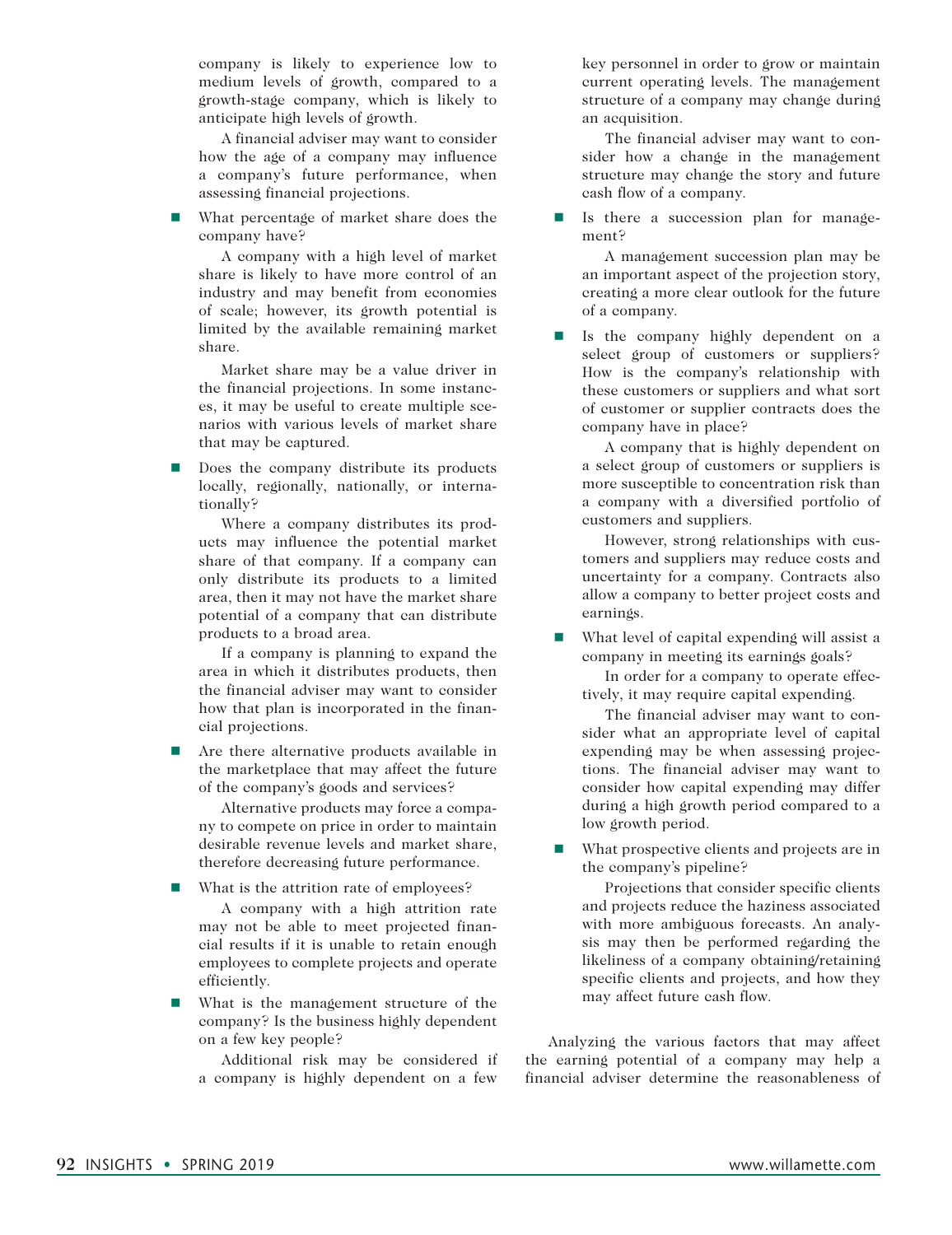projections. These factors may support or weaken the "story" that management has incorporated in its financial projections.

## **Quantitative Analyses**

In addition to analyzing the qualitative aspects and potential biases associated with projections, a financial adviser may also want to consider the application of quantitative methods.

A practical quantitative approach is to compare the projected financial fundamentals and ratios with historical financial fundamentals and ratios. Some of the financial fundamentals and ratios that may be considered include the following:

- Return on assets
- **n** Return on equity
- Earnings before interest and taxes margins
- Earnings before interest, taxes, depreciation, and amortization margins
- Ratio of capital expenditures to sales
- $\blacksquare$  Revenue growth rates
- Ratio of free cash flow to sales
- Working capital turnover

After comparing projected financial metrics with historical metrics, a statistical analysis can be performed in order to determine if a projected financial metric is reasonable.

Statistical models benefit from their dependence on historical data points, which creates a level of objectivity. In addition, a statistical model benefits from the ability to be easily replicated.

However, a statistical model is likely to neglect several variables and drivers that may be important in order to project future earnings and, therefore, may be applied to assist a financial adviser in reviewing financial projections, not to create bespoke explicit projections. A statistical model may provide evidence regarding the reasonableness of the financial projections.

One type of statistical model is an econometric model. An econometric model determines relationships between economic variables by applying probability and frequency distributions. Frequently applied econometric models include time-series models and panel-data models.

A time-series model tracks observations (i.e.,. historical revenue) at different time intervals and projects outcomes based on a distribution. Timeseries models are designed to determine possible outcomes for the next period (i.e., net income in one year).

A panel-data model applies a combination of time-series models and cross-sectional data in order to determine outcomes for multiple periods (i.e., year-1, year-2, and year-3 net income) and have the capability to determine binary outcomes (i.e., will a company be profitable in the next year?).

An econometric model may be utilized to determine the reasonableness of projected growth rates when compared to historical growth rates. Several simulations may be run through an econometric model, and the data collected could be utilized to determine a distribution of possible future outcomes.

**"If the actual projected growth rates are outside of the confidence interval selected by the financial adviser, it may signal that more questions need to be asked about the financial projections."**

A financial adviser could then select a confidence interval range in order to determine a reasonable range of growth rates for the projected period. If the actual projected growth rates are outside of the confidence interval selected by the financial adviser, it may signal that more questions need to be asked about the financial projections.

One of the limitations of this methodology is that it is solely dependent on historical data. However, this dependence on historical data promotes the objectivity of this method.

## **Alternatives to Relying on Financial Projections**

In some circumstances the application of projections may not support the most appropriate indicator of value. There are various other valuation methods and approaches that may be applied when financial projections are not the best indicator of value.

## **Income Approach—Direct Capitalization Method**

In the direct capitalization method, an appropriate measure of income is estimated and divided by an appropriate investment rate of return. The normalized income measure is typically based on historical levels or a one-year budget. This is different from the DCF method, which projects the appropriate measure of income for several discrete time periods into the future.